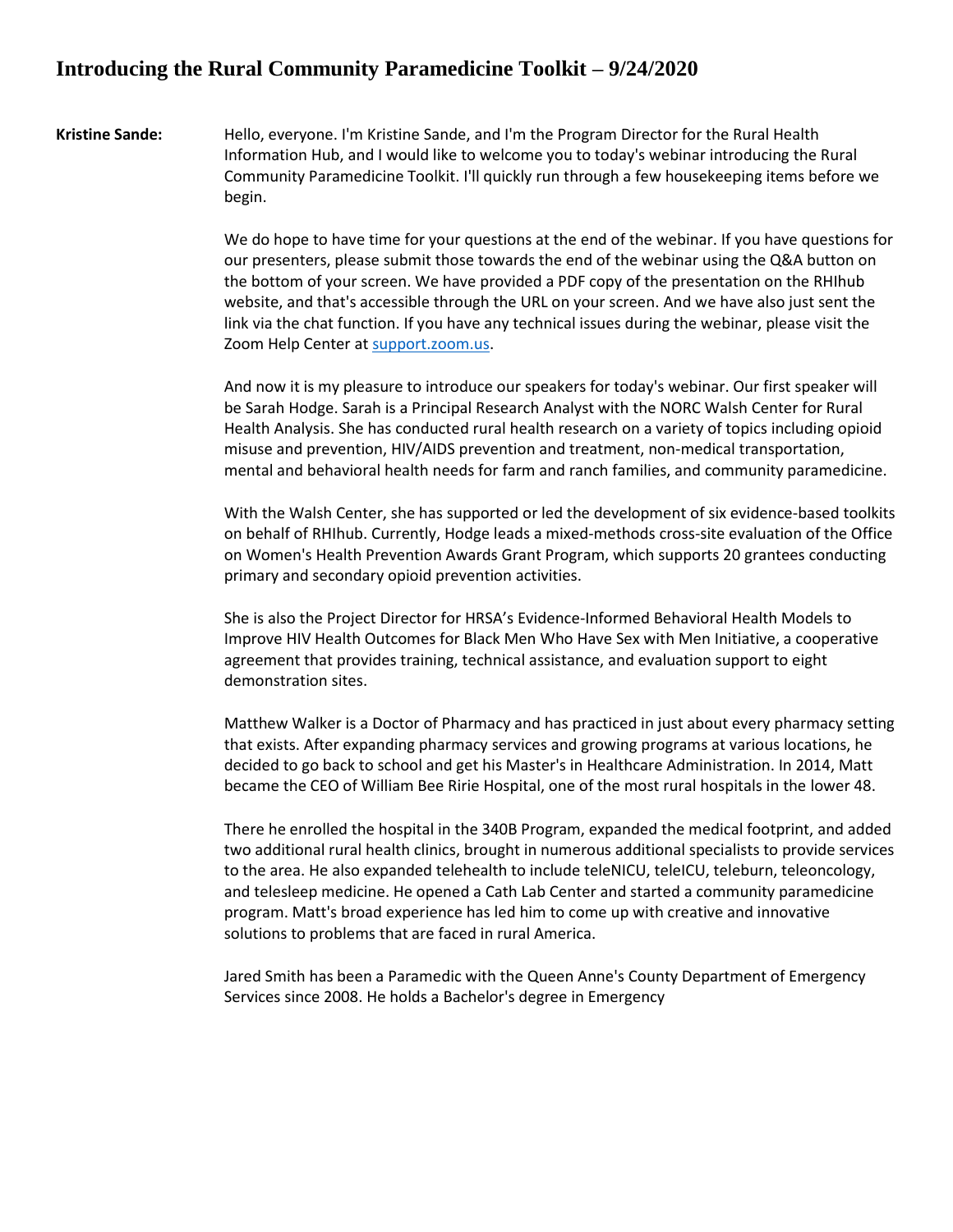Health Services from UMBC and a Master's degree in Bioethics and Health Policy from the Loyal University of Chicago. In addition to serving as a Paramedic, Jared also functions as the Program Manager for the Queen Anne's County mobile integrated community health program. Jared's interest and current work focuses on developing and implementing innovative approaches to population health management. Jared currently resides in Baltimore County.

Dennis Russell began his career as a Certified Athletic Trainer in 1999 at the University of Maine and later at Bowdoin College. In 2005, he received his paramedic certification, and in 2014, he completed Hennepin Technical College's Community Paramedic Certificate Program. He soon earned his Master's in Education from the University of Maine.

Dennis is now the Dean for United's Accredited Education Department and the Community Paramedicine Program Manager for United Ambulance Service. Dennis also works as a Community Paramedic with SmartCare at Cataldo Ambulance Service in Massachusetts. He is currently collaborating on the development of standardized education curriculums for Community Paramedicine and has been an adjunct professor for Hennepin's Community Paramedic Program.

Dennis currently serves on the Maine Ambulance Association Executive Board, Mobile CE Executive Board, ReelDX Editorial Board, the Maine EMS Board, the Maine EMS Community Paramedicine Committee, and the Maine EMS Education Committee. He also currently serves as the National Association of Emergency Medical Technicians Education Coordinator for Maine.

Daphne Russell has been employed at United Ambulance Service since 2003 as a full-time paramedic. She was one of the first paramedics in Maine to obtain a Community Paramedic Certificate, and her primary focus has been to assist in the development of United's first home visit program. In 2010, Daphne was appointed the Prevention and Wellness Coordinator for United Ambulance.

She has been working with the Maine CDC, evaluators, and other implementers in the development and implementation of the In-Home Visiting Asthma Education Program since 2016. In 2018, Daphne obtained her National Asthma Educator Certification from the National Asthma Educator Certification Board. With that, I'll turn it over to Sarah to tell us about the Community Paramedicine Toolkit. Sarah.

**Sarah Hodge:** Great. Thank you, Kristine, and thank you all for joining the webinar. Today I'm excited, I'm happy to introduce the Rural Paramedicine Community Toolkits. All right. So the toolkit was developed as part of the Rural Health Outreach Tracking and Evaluation Program, which is funded by the Federal Office of Rural Health Policy within the Health Resources and Services Administration.

> The project was conducted by the NORC Walsh Center for Rural Health Analysis, and a key focus of our work has been to establish a rural evidence base including evidence-based toolkits that share information about the experiences of FRHP grantees and other rural communities. Evidence-based toolkits are an important step in disseminating successful programs.

> Our toolkits have three aims. The first is to identify evidence-based and promising programs. The second is study the experiences of these programs to figure out what's working in rural communities and why. The third is to disseminate best practices from their experiences so future grantees and other rural communities can learn from these programs and replicate them.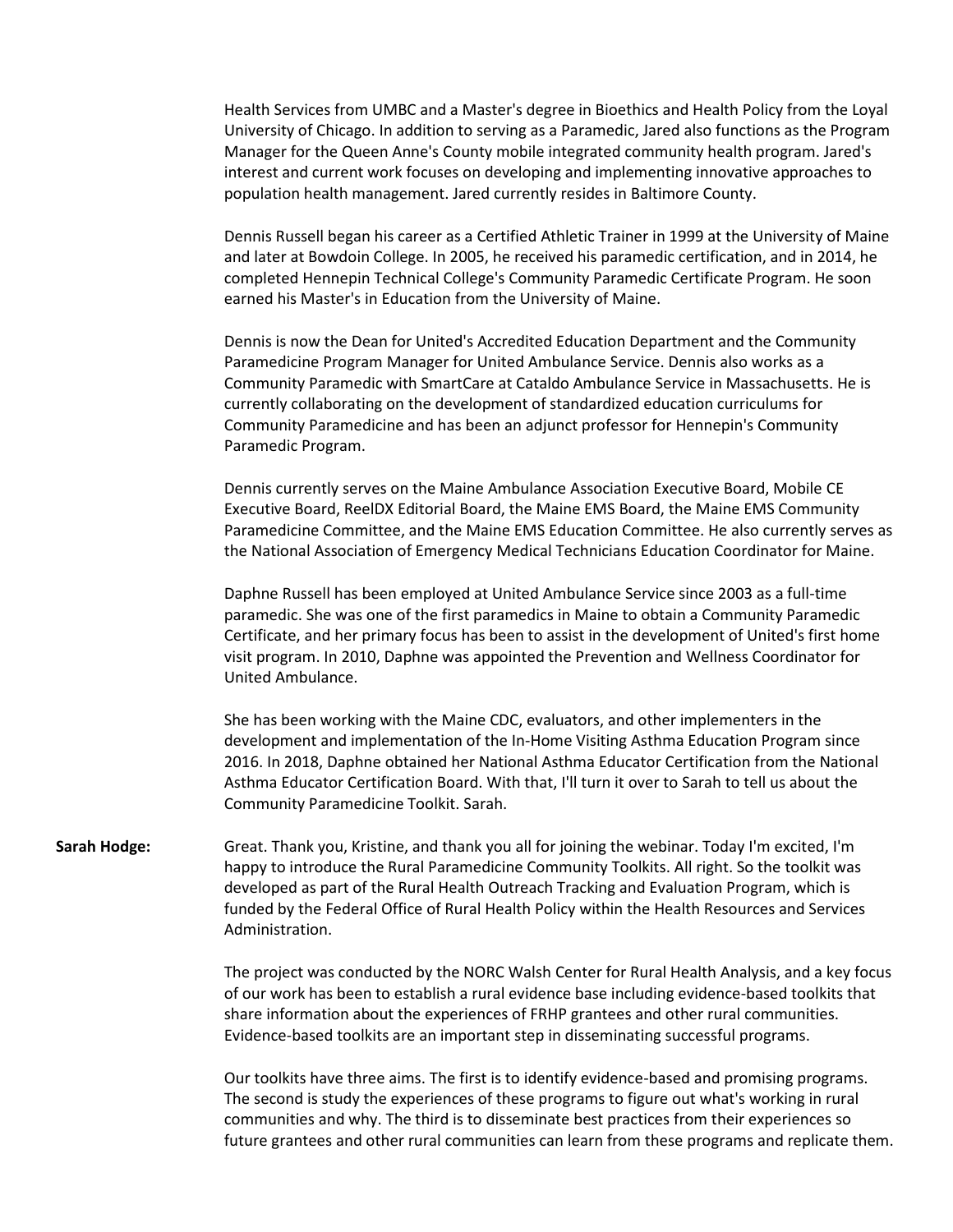Today we're focusing on the Rural Community Paramedicine Toolkit. Community paramedicine is a field of healthcare delivery in which paramedics and emergency medical technicians or EMTs become certified to provide additional healthcare services to patients outside the scope of traditional emergency and first responder services.

Community paramedicine is just one type of program that provides these services under the broader umbrella of mobile integrated healthcare, but I'll primarily be using the term community paramedicine during this presentation to describe these activities. The goals of these programs are to increase access to primary care for medically underserved populations and to reduce avoidable use of emergency care resources.

It's an emerging model that enhances the role of EMS providers so they're partners in public health and community healthcare delivery. In the Rural Community Paramedicine Toolkit we share these promising approaches and resources to help rural agencies and providers explore whether this model is a good fit for their communities.

Next, I want to show you how to navigate through the toolkit. This is the snapshot of the main page of the toolkit which is organized into different modules as shown on the menu on the left. Each module includes information and resources for planning, implementing, evaluating, sustaining, and disseminating community paramedicine programs in rural communities.

There's also a program clearinghouse that contains information about promising programs already being implemented in rural communities. Today I'll focus on module two, our community paramedicine program models. Module two describes evidence-based and promising program models implemented in rural communities.

We organized the models by five different strategies that a community paramedicine or mobile integrated health program may employ to accomplish their goals. Some programs may use more than one strategy depending on their available resources and community needs. You can find more information on each model in the toolkit.

The first set of models describe prevention and health education strategies through home visits, telehealth appointments, and telephone check-ins community paramedics can identify medication errors, observe environmental risks, or discover problems that are not often identified in a traditional, clinical, or healthcare setting.

Medication management activities can include setting up reminders, explaining dosing instructions, identifying medication management issues like improper storage, and uncovering errors in their medication list. These steps may be done in conjunction with a community pharmacist.

Safety assessments include checking the patient's home environment for hazardous or risky conditions, particularly for families with young children or elders. Similarly, community paramedics can provide safety or maintenance checks for durable medical equipment in the home or manage community lending closets that offer equipment to people in need. Finally, chronic disease management activities can include checking and counseling patients on blood glucose levels, conducting regular weigh-ins, and discussing new disease management strategies.

Next, community paramedics can deliver basic primary care services in the patient's home without requiring them to travel to a clinic. In rural communities where transportation may be difficult to obtain or distance is a barrier, community paramedicine services can ensure prompt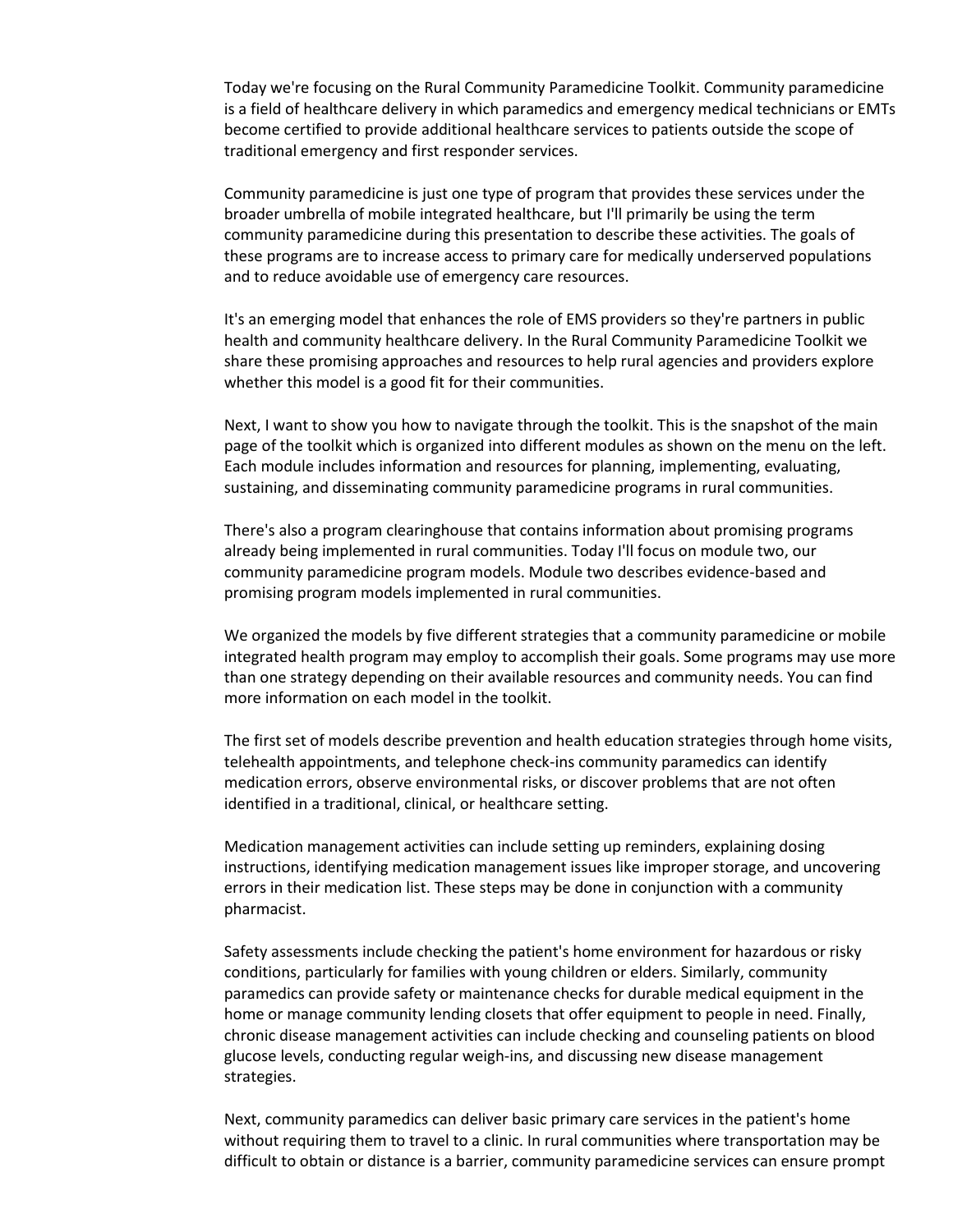care and identify health issues that need to be escalated to another provider. Community paramedics can also help the patient establish a relationship with primary care.

Another approach is regularly and routinely monitoring patient's vital signs in the home and sharing the readings with providers. Some rural community paramedicine programs use inhome patient monitoring devices to send data remotely using Bluetooth or Wifi connectivity. Other primary care functions can include blood or urine specimen collection, vaccination, or wound care.

Early follow-up is the key intervention to reduce avoidable hospital readmissions and help patients get comfortable with new health routines. Protocols generally call for an initial contact with the patient no more than 72 hours after their discharge. If the patient can't be seen by their local home health agency, community paramedics can fill the gap by conducting early visits for patients who are waiting for a home health appointment or those who may be ineligible for home health services because of their insurance status.

Their responsibilities can include reviewing next steps and discharge instructions, discussing and planning for lifestyle changes, and ensuring people have appropriate temporary or permanent physical accommodations and medical equipment to support their recovery.

Next, the toolkit includes models focused on reducing the use of emergency resources. Traditional models of emergency medical services involve rapid response to the scene, lifesaving or stabilizing measures, and then transportation to an emergency department or other facility that can provide higher-level care. However, this isn't always a good fit for every situation when a person may dial 911.

ED care is expensive and the ED may be providing a level of care that is not aligned with the patient's needs. In rural communities with limited EMS and ED capacity, community paramedicine programs can help conserve resources for emergent issues and provide more cost-effective, beneficial care to patients. This type of model is particularly interesting to payers, including CMS and some state agencies.

Strategies to apply this approach include focusing on high ED utilizers by identifying key social, mental health, or physical resource supports that can help them better manage their conditions. Community paramedics can also transport people to a detox center or mental health services facility if that's better fit for their needs. Finally, community paramedics can work with hospice agencies to limit ED visits for enrolled patients.

The last category of models focuses on referrals for social services. Community paramedics can provide support to patients through care navigation and linkage to the Social Services sector. Because they are in the patient's home, they can ask questions or identify issues that are otherwise not visible to a provider in a clinic.

Community paramedics can build relationships with other Human and Social Services Organizations in their community and identify contacts, referral options, and resources. These types of resources can include nutrition, phone and internet assistance, substance use treatment or support groups, older adult services, legal services, and housing assistance.

The toolkit provides information and resources about planning for, implementing, and evaluating community paramedicine or mobile integrated health programs. When planning a rural community paramedicine program, it's critically important to obtain buy-in from local leaders and organizations like home health, hospitals, public health agencies, and law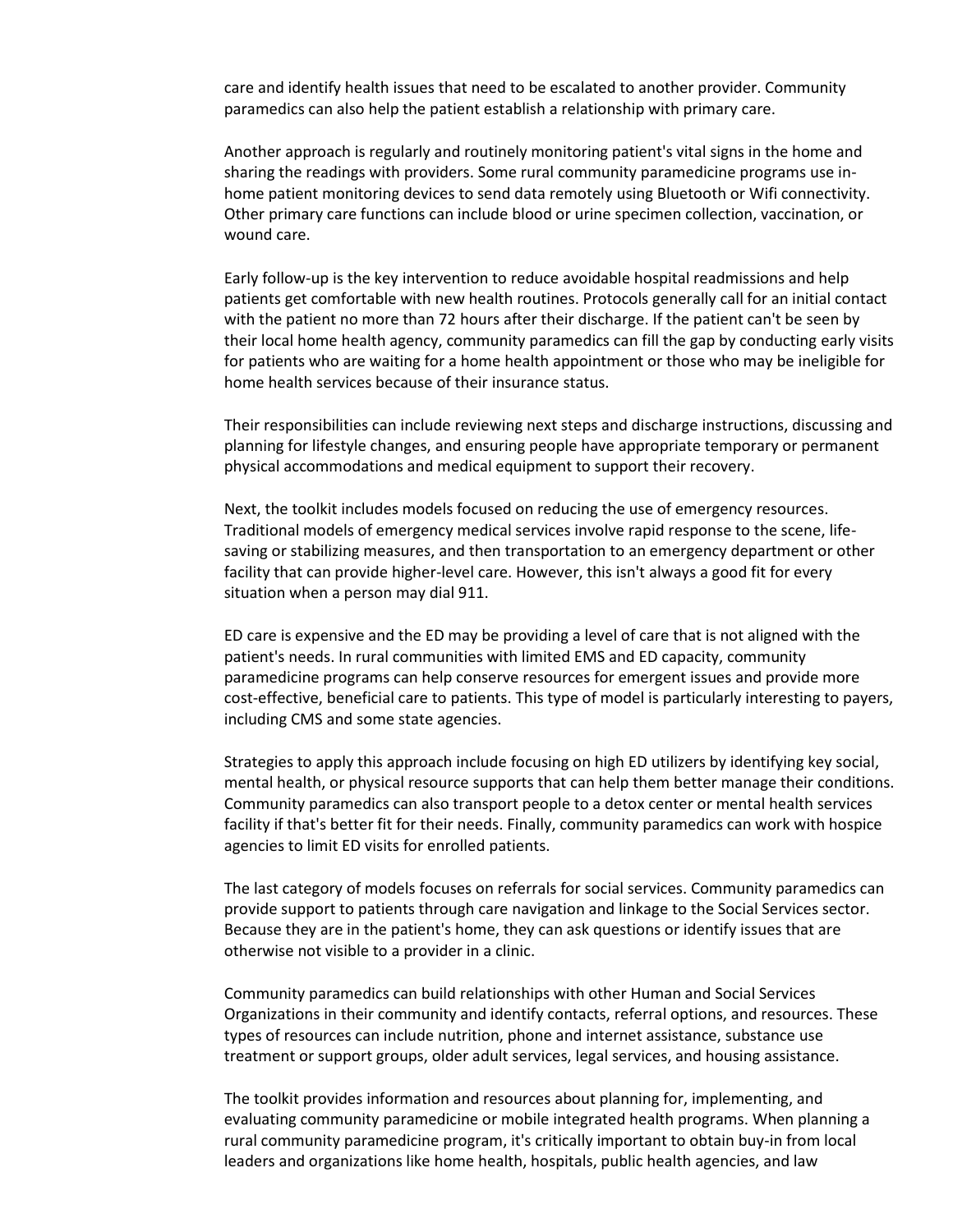enforcement. Having these conversations early can help gauge community readiness and avoid services duplication.

Additionally, programs will want to establish a plan to support and retain their community paramedics by hiring the right team, establishing clear roles and responsibilities, and protecting against burnout. In module four of the toolkit, we provide information and materials to support implementation approaches to address these and other topics.

So thank you all for your time today. We hope you'll visit the toolkit. I'm very happy to introduce Matt Walker who will speak to us about his team's work at William Bee Ririe Hospital.

**Matthew Walker:** Thanks, Sarah. My name's Matt. I'm with William Bee Ririe Hospital. We're in Ely, Nevada, which is pretty rural. I got a picture here of Nevada and neighboring states, and you can see right there in the center the red dot, that's Ely. Over to our northeast, there's Salt Lake. To our west is Reno and south is Las Vegas. We are pretty much the only healthcare for a 200 mile radius or more. It's 230 miles to Vegas and Salt Lake. It's about 350 to Reno. You'll see up north of us is Elko, and they also have a hospital, but we provide about the same amount of services. So we're pretty rural out here.

> Some of the local challenges that we have here is a lack of services. Our home health agency, we're grateful for it, but it is not real robust and does not take Medicaid, it doesn't take a couple other insurances, and they have a limited scope of services. We also don't have hospice or any of those in-home care agencies that oftentimes can help with simple things like bathing and that sort of thing.

> We don't have any public transportation out here. No Uber, Lyft, no buses, and of course, it's pretty expensive to get to another area. So another challenge that we face, and really everyone faces this, it's pretty common in medicine is the high utilizers or frequent flyers. We have a number of unnecessary ER visits, unnecessary clinic visits, ambulance calls that are almost more like social calls, and hospital re-admissions that oftentimes are due to a lack of understanding or education.

So what we did is we looked at the community paramedicine program, and we thought that it would be a good fit for us. And so we decided to really target the population that utilized the healthcare system really more than what was really necessary. The focus was our patients that our providers felt could use help, additional help outside of the medical system that might be able to reduce some of this waste.

Early on we talked to our providers, we got buy-in. They were pretty excited about the program, the idea that we could send someone out to help these people, to check on them, check on their meds, make sure they got their meds, look at their house, make sure it's safe, these types of things. And also, bringing out additional education and then bring back questions to the providers. So immediately, the providers were pretty excited about the idea, the concept of the program, and we really had buy-in immediately.

Our program set up was incredibly simple. We really because it was new to us, it was a new idea, we kept it extremely basic. We hired an EMTA, an advanced EMT, and he was with the county looking for other opportunities, so we hired him. We put him in an office here in the clinic, which is attached to our hospital. We sent him off to some community paramedicine trainings so he could get that endorsement, and then we equipped him with some basic stuff.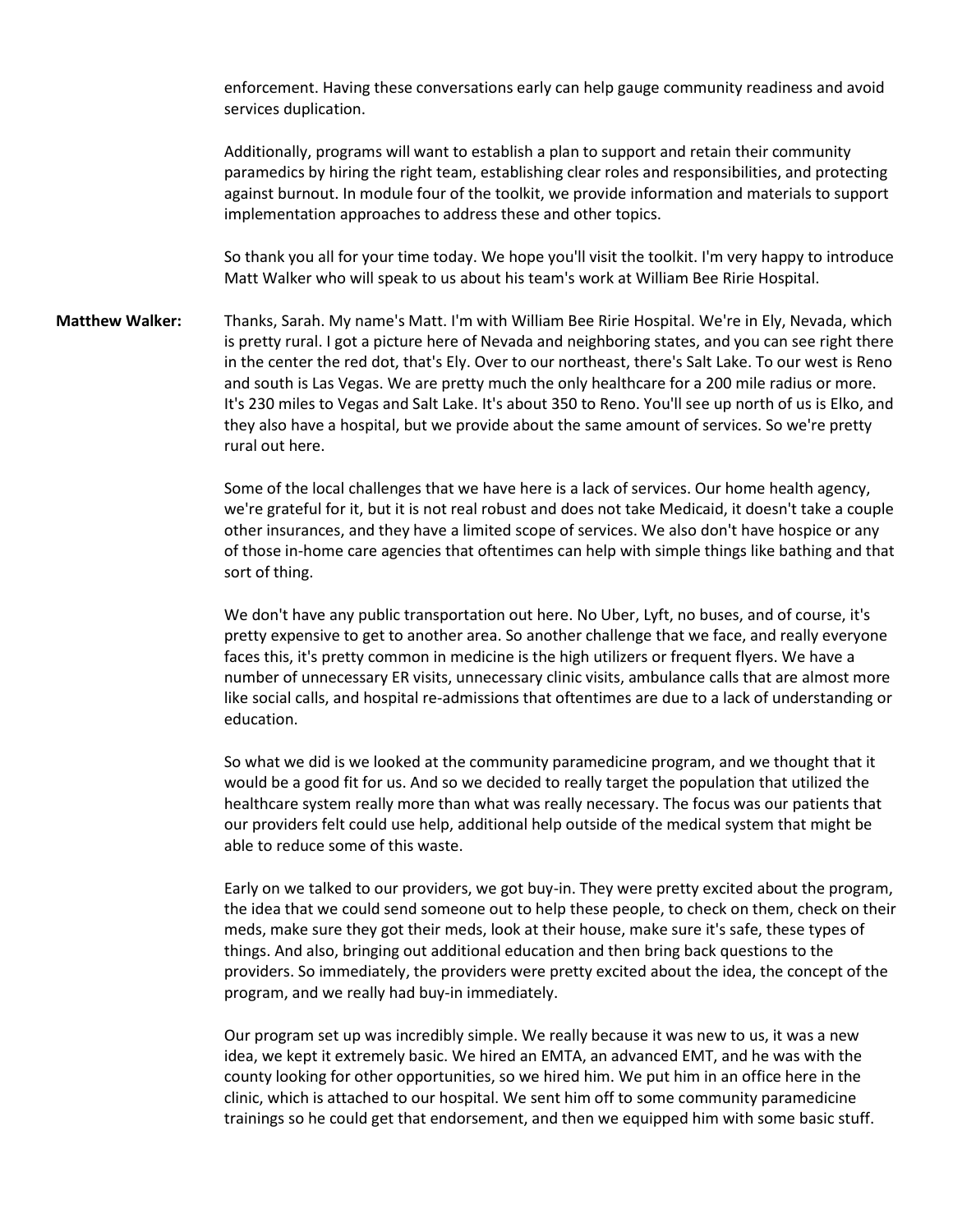I guess I should preface this, on the opening screen, we did get a grant from HRSA, and that grant helped us pay for 50% of the wages and then all the materials. So that was obviously extremely helpful to get the program started. So we gave him a cell phone, a hospital car, and then our charting software, which we got through Health Call which is specific for community paramedicine.

Then we had a number of Bluetooth enabled equipment that gave real-life biometric feedback. We gave it to patients depending on why they were being seen and what the provider wanted. It included, and could be all of these, a scale for weight,  $O<sub>2</sub>$  sensor, a Fitbit to track motion, and blood pressure cuff.

After the program, we pulled all the data together, and I can tell you just anecdotally our providers just love the program. Our ER docs, our hospitalists, our clinic docs, they would constantly drop into our community paramedics office and be like, "Hey, I got another patient. Will you come see him before I discharge him or her so that you can get that face-to-face and they know to expect you and understand what your role is."

So just from patient satisfaction and physician satisfaction, it was big toward the end of the program especially, everyone loved it. Then I'm going to show you some raw data. Now, these numbers, they need some work. They are factual, they're real, but I'll explain some of the variables that are missing, I guess here in a second.

What we did because of COVID, it's kind of ruined all our lives as far as time management goes, so I haven't had a chance to really dig in; but what I did is I had our IT just take data analytics. They took all the patients that were enrolled in our community paramedicine program, we took two years of data prior to their enrollment, two years after their enrollment and this is the information.

In the red, prior to for the patients that were in the community paramedicine program, they had a cumulative total of 118 ER visits and 28 hospital admissions. After the program, they had 60 ER visits and 14 hospital admissions. Now some of the reason this data needs some work is because some of our patients... we just recently stopped the program, and I'll get to that in a minute, but we started this in 2018, and obviously, it's only 2020 now.

We had some patients that were enrolled in early 2020, so we don't have two years of data yet after they were enrolled. So that's obviously an inherent issue with the data, but we could definitely see a definite benefit in the numbers. When we took the patients who were early enrolled and we just looked at their two-year data, so it was actually two years to two years, we saw an absolute difference in ER visits and hospital admissions.

Another note that throws these numbers off, we did have one patient that was an outlier that had 24 visits to our ER just one year prior to the community paramedicine program. One year after the program, they only had three ER visits. There's also, that's a big number, and there were some social issues and psych issues, so that throws it off a little bit as well. The data though, I think although it needs work some analytical work to really show and be perfected, but you can see that it certainly was helpful and made a difference in these people's lives and in the use of the medical care here in Ely.

Getting to this point, I just want to throw out a few things. Early on, we had been looking at the community paramedic program, and so in 2015 we actually talked to the state through the Hospital Association, and Medicaid added community paramedicine as a service that could be reimbursed by Medicaid. Then it was also recognized by a few other insurances locally.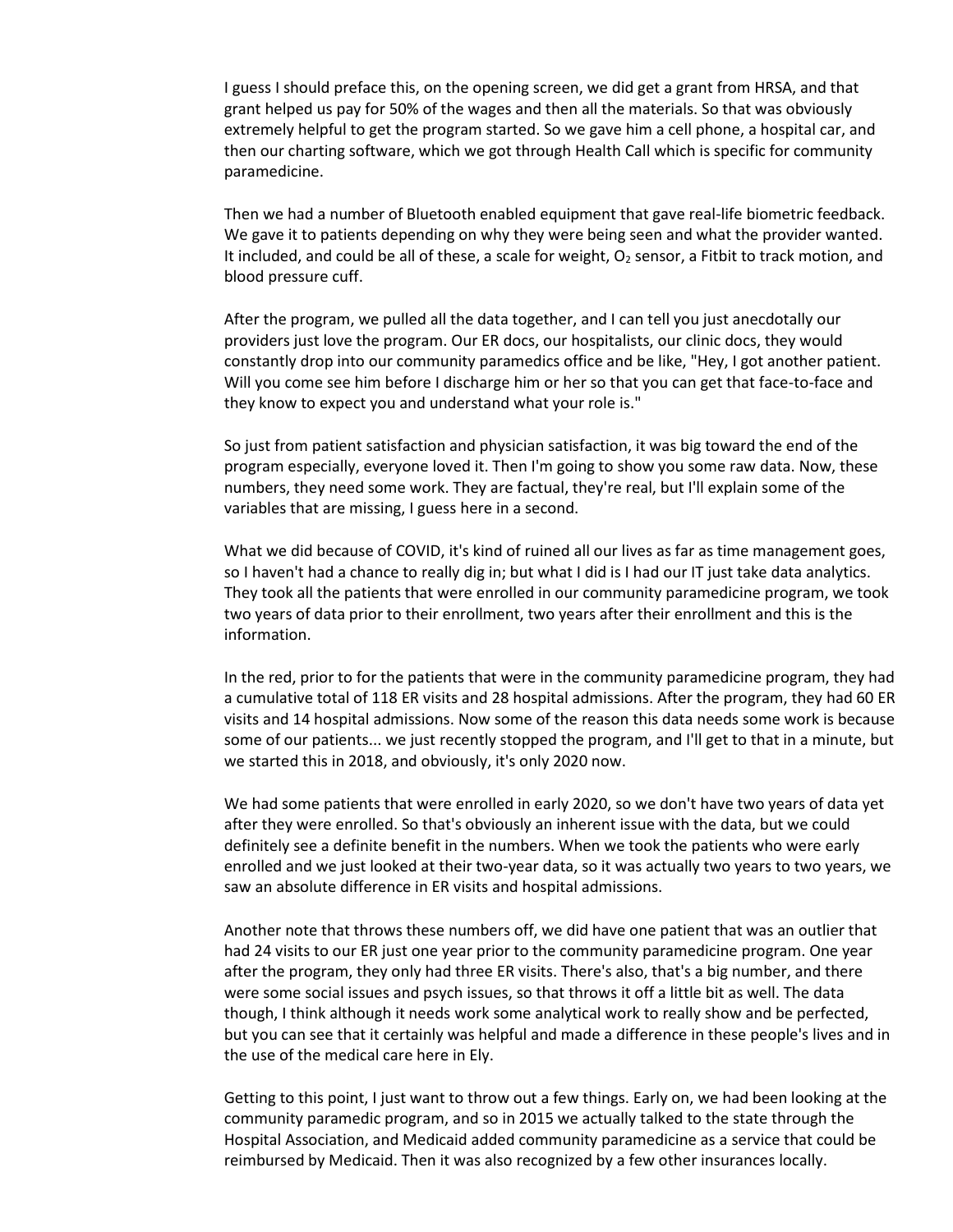Obviously, Medicare did not, and that was one of our issues, one of the problems that we ran into, but I'll get to that in a minute as well. Once we had a payer source, we then applied for the grant through HRSA, and then we were awarded it in 2017 and then we started planning it, then we started in 2018 seeing patients.

Some of the lessons that we've learned through this process is getting early buy-in is so important. When you explain this model to the providers and how it works, they immediately love it. The idea that they can get this information, that they can work better with their patients outside of the clinical realm, and that someone else is doing part of the work for them and some of the data collection for them. They just love it.

Home health, when we first started, they were irate. They thought we were stealing their business, and they were just livid. So we sat down and talked to them and explained that we're not looking to do home health services, we're actually looking to do services that home health can't do. This actually led to referrals on both sides.

We started referring patients that were above our community paramedicine scope back to home health, and home health was referring stuff to us like people who were having difficulty remembering which meds they should take or spilling their pill caddies or things like that. Our community paramedic was able to go out and help with those that our home health agency wasn't getting paid for.

We also put information out on social media, and patients were pretty grateful and excited about the program. We received a ton of positive feedback. We had a number of individuals who, I think we all know this, a lot of times some of these medical services are used almost from a social standpoint, and they immediately got some of that social impact from our community paramedic. They just really enjoyed the program, enjoyed the education they were receiving, and we got a lot of really good feedback.

Again, getting that early buy-in from Nevada Medicaid specifically and other pay sources is important because obviously, in order to make the program long-lasting, you have to get paid for it. So that was something we worked on early on as well. Then making sure the employees understand the program and the why behind it, again, it really helps them to be able to make this program work.

We also found that we were able to connect people with resources. We've learned that you can get medication coupons, you can get samples, you can get glucometers for free from manufacturers. So our community paramedic was really proactive, and he actually reached out to a number of companies and just got a ton of free stuff. We actually were getting 15 glucometers every month, and he just has a file cabinet full of them.

Anyone who's diabetic he goes, and if they need a new glucometer, he gets it to them. We had one that had glucose strips that were four years expired and was readmitted all the time for ketoacidosis due to the diabetes uncontrolled, and this completely turned it around. We actually haven't seen him in the hospital since because he's been able to monitor properly his glucose levels.

Then also connecting with other resources. Meals on Wheels, Medicaid, and food stamps, and other substance abuse counseling, things like that. Because we're so remote, there's not a lot of resources that people know about, but there's actually more resources than they realize, so we're able to get some of this out. Then the financial model still not great because Medicare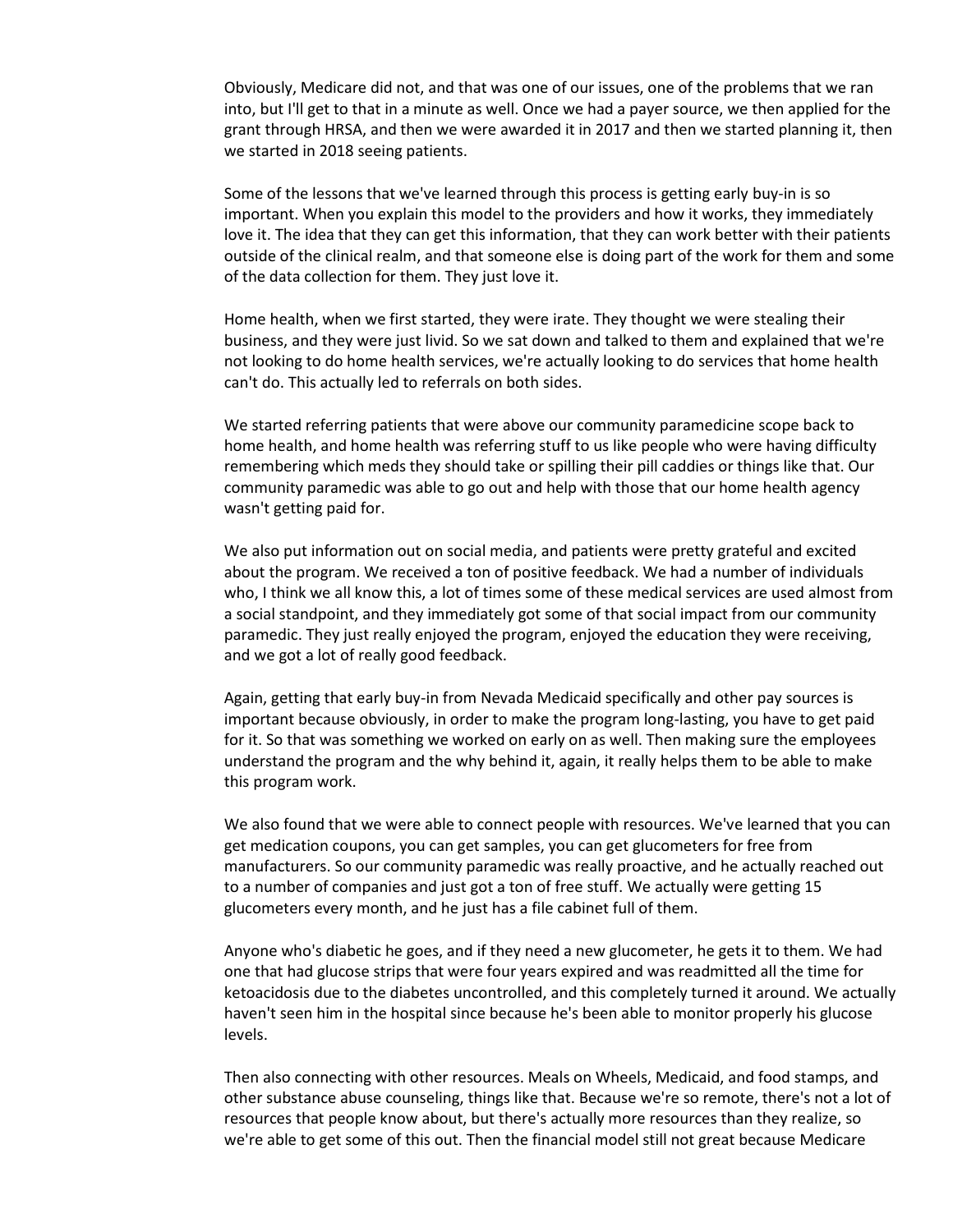does not cover the service, or at least they hadn't. So we found that was about 40% of our population that we were serving, so that was one of the issues that was difficult. Let's see.

Next steps, unfortunately with COVID and some of our health issues that our EMT suffered early in about August of 2020, just last month, he actually had to stop. He had to retire, and we stopped our program. Then we tried to get another EMT out to get the training, but because of COVID, they stopped all that training. So we weren't able to get the community paramedic endorsement, so we had to stop our program just recently the end of this last month.

On the bright side though, I've talked with our local county EMS, and they want to start this program up. As soon as COVID lifts, they're going to send someone out, and we're going to figure out a way to do communication because they won't have an office in our hospital. But we think that this is going to be a real benefit for the community for this program to continue. We probably would have continued it but the county EMT, they're not real busy, and they were looking for a little more work. When I talked to them about this program they thought, "Yeah, that sounds great. We should definitely do that."

Overall, I think this is a just a great program. I really can see as quality becomes the focus that and payment starts getting worked into community paramedicine, I could see this becoming a standard because the benefits are so great. Just the numbers I showed you, it truly makes a huge cost difference for companies, so I can see them buying into it. So that's our community paramedicine program, and with that, I'll hand it off to Jared.

**Jared Smith:** My name is Jared Smith, and I am the Program Manager for the Queen Anne's County Mobile Integrated Community Health Program. It's a program that we started in 2014. I'm going to get into that here in a few slides as to why that came about.

> One thing to know about our county is that we're pretty rural. We have a population of about 50,000 with about 20% of that population being folks who are 65 years and older. We have five EMS transport units that are spread throughout the county, so that's one unit for every 10,000 people within the county. That becomes important for us because in Queen Anne's County, we're something that would be referred to as a medical desert.

We are one of only two counties in the state of Maryland that does not have a hospital within our county lines. We do have one freestanding emergency department pretty much in the center of the county, but we do not have any definitive care hospitals within our county. So that means that a lot of our community members they all have to leave the county to go to these hospitals to receive treatment and for our EMS transport units that results in significant transport times.

Usually, the typical turnaround time for even just a basic call can be anywhere between an hour and a half and two hours depending on traffic. With that said, when we identified our target population, we found that our high utilizer 911 service population were really putting a dent in the system, whereas they were using our transport units for non-emergency reasons tying up these units and leaving substantial gaps in coverage throughout the county.

Fortunately, our Medical Director, Dr. Joseph Ciotola, is also the Health Officer for the Queen Anne's County Department of Health, and that led us to really sit down and he pulled organizations together. He had attended a lecture in Florida or an EMS Symposium, and he saw that there was a program in Florida that were using paramedics in an expanded role to go out to community members especially high utilizer populations and to try to find out what was going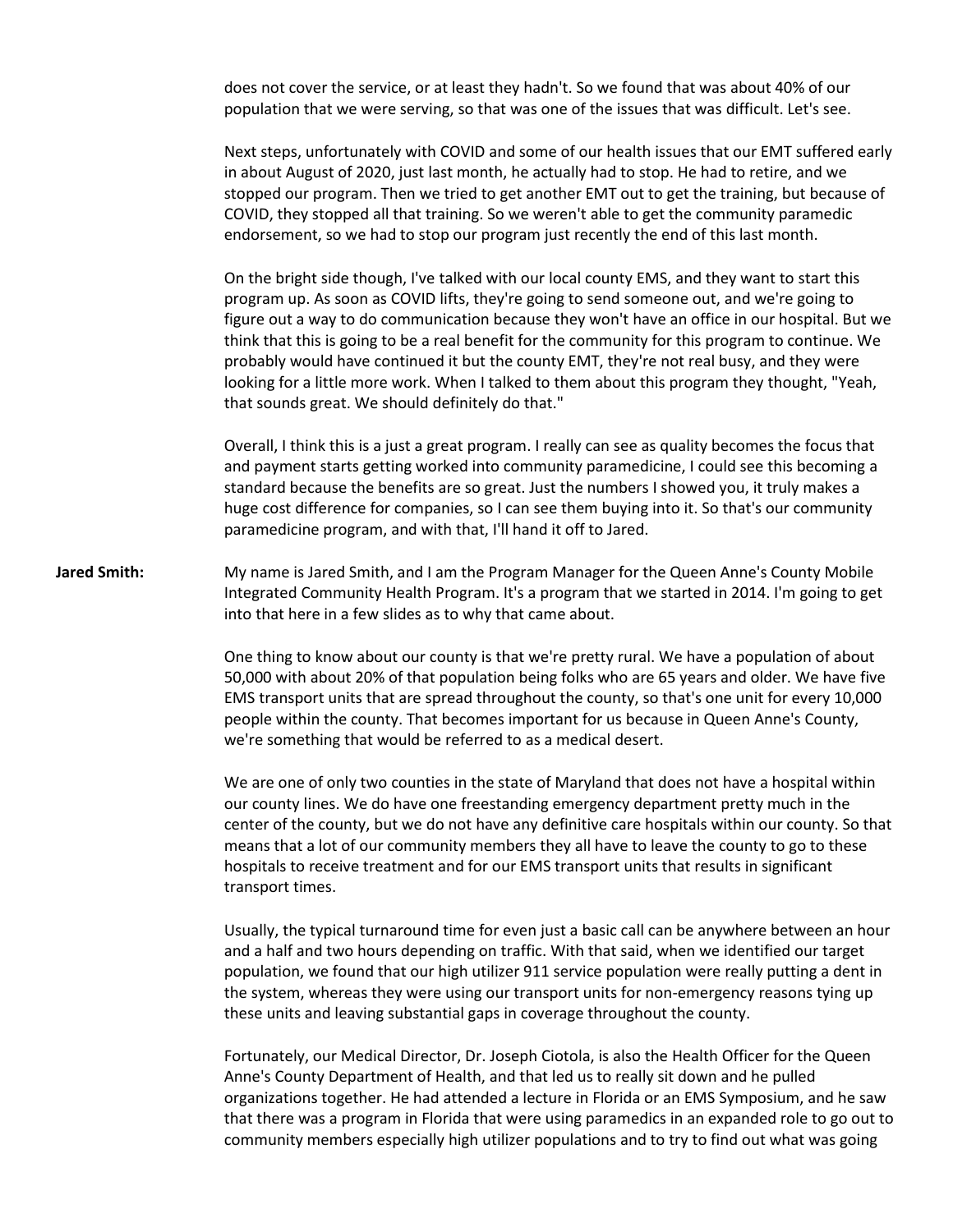on inside the homes of the patients and why their health wasn't being managed effectively and figured out ways to mitigate those issues.

So we decided that we would also target our medical vulnerable adults who are almost always our high utilizer population. When I say high utilizer, I mean folks who are using EMS frequently, our emergency department frequently, and in-patient services frequently, and also patients who have high hospital re-admission rates. We find that this specific population are also the folks that are most medically vulnerable and also the folks who are the most at risk for falling through the healthcare gaps that are caused by fragmented and disjointed care.

Some of the challenges that we sought to address for our target population, we wanted to use an innovative approach to improve health outcomes for our community, and we wanted to improve our coordination of care. We wanted to really zero in and reduce unnecessary readmissions. We wanted to reduce avoidable utilization of EMS. We wanted to encourage and increase use of preventative and primary care services, which is one thing that we find is pretty much an issue with every patient we have is that they're not utilizing preventative and primary care services the way they should be or as often as they should be.

We also with our stakeholders, our hospitals that are in neighboring counties, and for them, we are also trying to reduce unnecessary healthcare costs and reducing avoidable utilization of their emergency departments to help offset their load. Also, if we are decreasing their 30-day readmission rates for patients, then they are less likely to receive a CMS penalty.

Stakeholders, these are organizations that we brought in very early on. Our program really mimics Matthew's in away because one thing that we found was extremely helpful for us as well was bringing our stakeholders in right from the beginning and engaging with them, asking for their input, and allowing them to become part of the development of our program. Because once the stakeholders became involved in the development of the program, they were less likely to provide any obstacles down the road.

They weren't blindsided by anything, they had some ownership of the program, and it really helped us to really take off from the start and develop at a quick pace. Some of our stakeholders are Department of Emergency Services; our Department of Health, MEIMSS, which is our state EMS licensing board; Shore Regional Health, that accounts for three of the neighboring hospitals; our county commissioners; Addictions and Prevention; the Queen Anne's County Department of Health and Mental Hygiene; our area Agency on Aging; and Anne Arundel Medical Center, which is another neighboring medical center.

Funding to get us off the ground, since we involved our hospitals right off the bat, they've brought to us what issues they would like to see us address. We all got together and figured out ways to do that, and because they were involved early on, they offered funding to help get us up and running. Shore Regional Health provided \$50,000 to help start, Anne Arundel Medical Center provided \$75,000, and then our Queen Anne's County Government, our county commissioners agreed to match the hospital funding.

The Queen Anne's County Department of Health provides some in-kind services, and then we did receive various sources of grant funding that helped to grow our program. For instance, about a year and a half, two years into our program, we were awarded a \$400,000 CareFirst Telehealth grant, which is over a three year time period. But that allowed for us to put into place a televisit with a pharmacist from Shore Regional Health Hospital, which we find is probably the most valuable part of our program.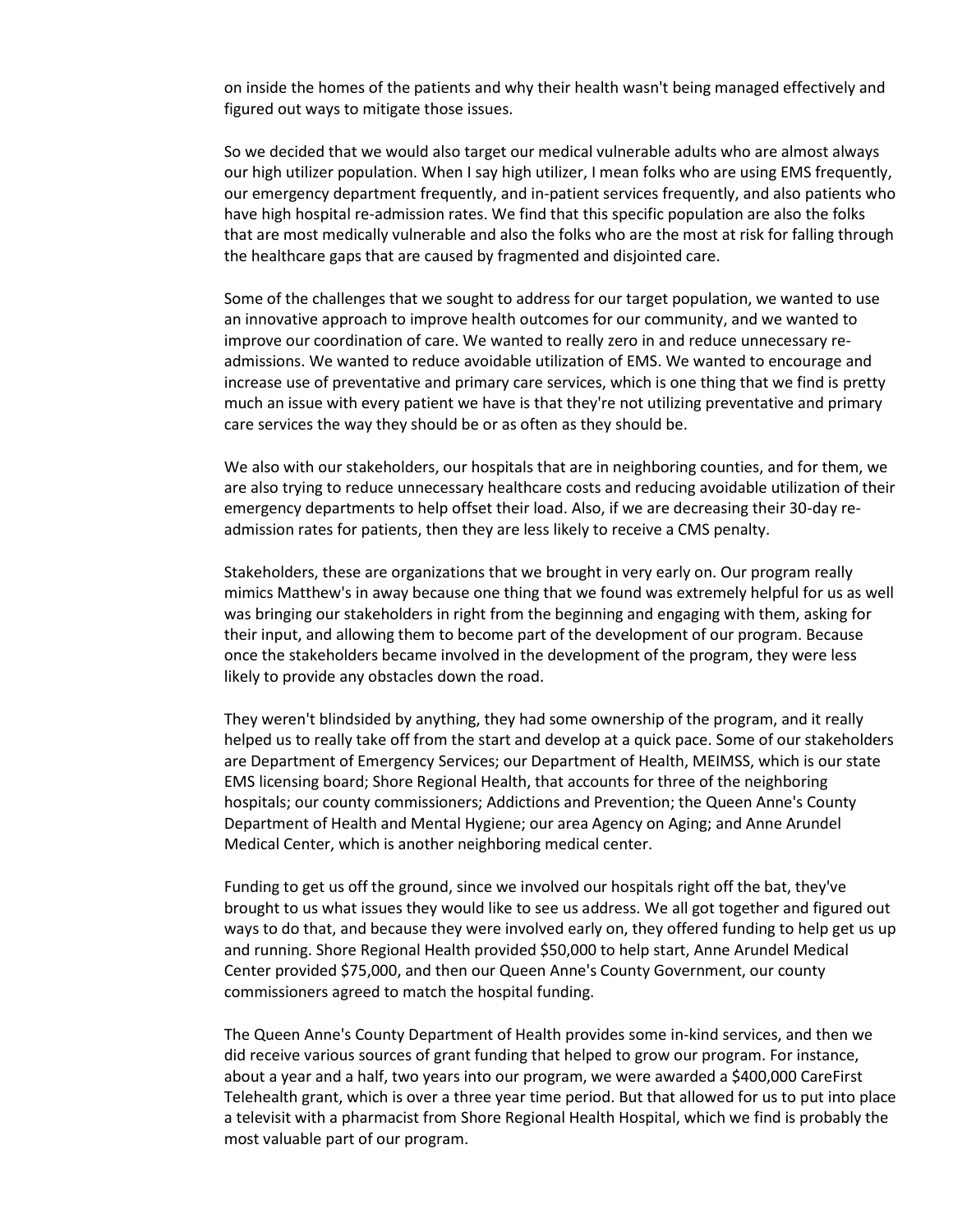We also received funding from MRHA, and they gave us funding towards putting a peer recovery specialist on our team as well. So when we have folks who have some addictions issues or if we know that we're going into a home that probably has an addictions issue, we'll bring our peer with us, and the peer will establish a relationship with the patient and try to help them on the road to recovery moving forward.

Inclusion criteria. Initially, we looked at our dispatch data, and we looked for patients who had five or more 911 calls in a rolling six-month period. Then reached out to those patients, explained what our goals were and what we hoped to do for them, then we asked if they would like for us to visit. Our inclusion criteria are adults 18 years and older. They have to be a resident of Queen Anne's County, and the only exclusion is if refused to participate in the program.

Initially, and again this goes some of what Matthew's program went through, but we had to exclude patients who were involved in any type of home health agency. That's because in the very beginning the Maryland Board of Nursing also became concerned that we were encroaching into the home health field, and so we had to exclude any patients that were receiving home health services until we were able to sit down with the Maryland Board of Nursing and really show them what we were about.

That took for a few of them to come on ride-alongs with our program to see how our home visits were conducted and to see what services we provided the patients. Once they saw what we were doing for our patients, they really didn't have any problems letting us move forward. In fact, now we refer to home health services, and they also refer to us as well.

Our referral phases, like I said in the very beginning, we just targeted our frequent 911 callers. But one of the most interesting things that I found happened with our program is that our EMS providers were coming to us and saying, "Listen, I had a patient yesterday, and they don't meet the criteria of having called 911 five or more times in a rolling six-month period, but they've got a lot of issues going on. They need a lot of help. They seem pretty lost, they have low health literacy, their meds were a mess, the house was falling apart. Is there anything you guys can do?"

We've quickly realized that probably our most efficient and our best referral source was going to be our EMS providers because they're going into patients homes and they're getting a first-hand look at how they live, how they're managing their health, if their environment that they're living in is safe, if they really have any support systems in place, and whether or not a patient is using 911 services a lot, they may be using other services. It was really a way for our EMS providers to catch that and refer patients to us so that we were really catching them before they became high utilizers.

The next phase we opened up to our emergency departments and our free-standing emergency department within the county as well. Then we opened up to our post-discharge programs for neighboring hospitals. Then, again, our last phase was after we worked things out with the Maryland Board of Nursing, we opened up referrals to our visiting nurse agencies and our home health agency.

Our team consists of a Department of Health Nurse, a community health nurse, a Queen Anne's County Paramedic. We perform a televisit with a hospital-based pharmacist, and we have an addictions component, which includes a peer recovery specialist. If we think that there's a mental health component in addition to a substance abuse issue, we will also bring out a licensed mental health substance abuse counselor. Again, management is through Dr. Ciotola, who is both our Health Officer for our Health Department and our EMS Medical Director.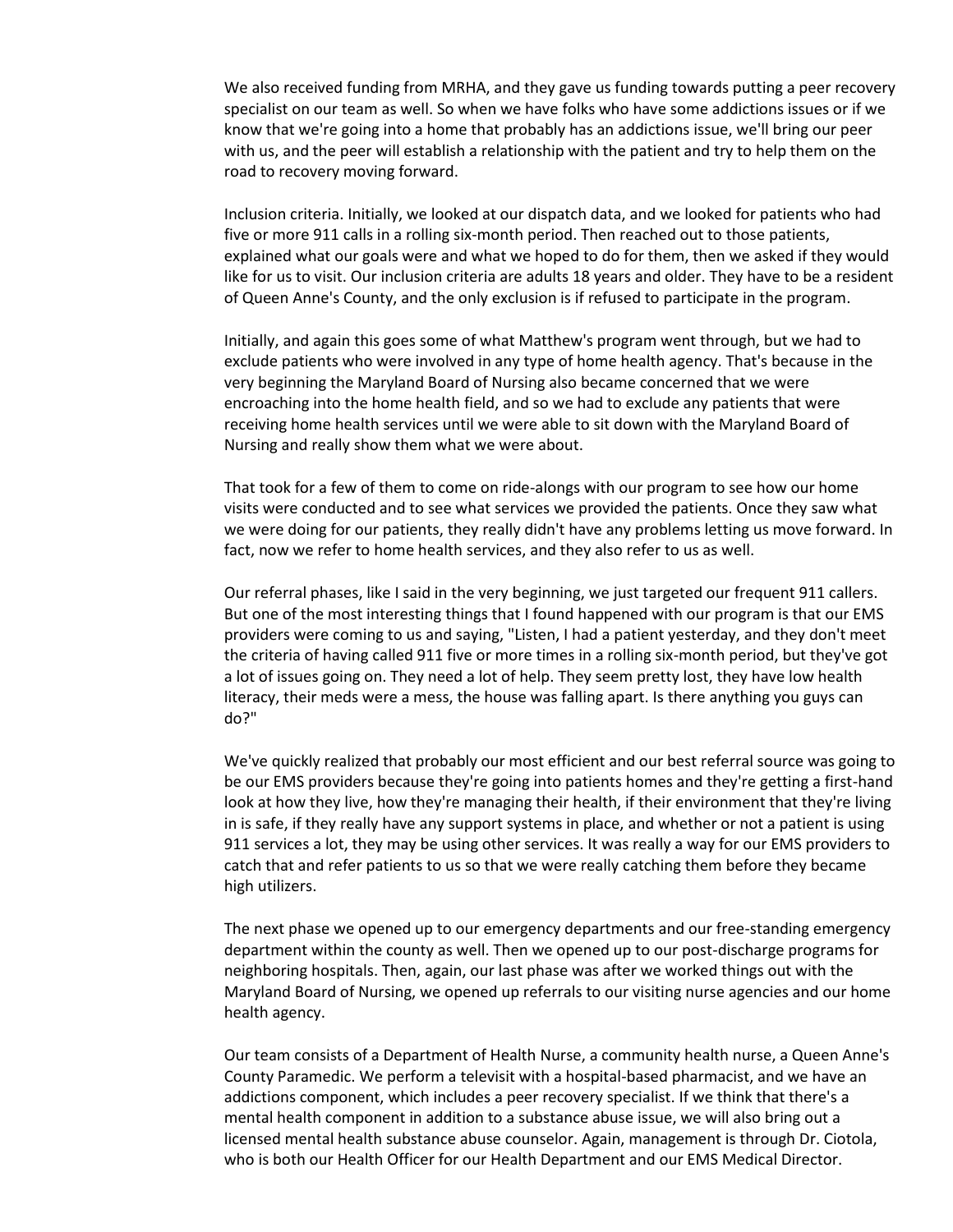The home visit consists of program introductions and interviews. We receive the referral, we contact the patient, we schedule the visit, we show up. We have a EMS departmental chase vehicle, so it has our EMS lettering on the side that has all of our equipment. It also has a mobile wifi so that we can generate a televisit with our pharmacist no matter where we are in the county. Some parts that are the most rural, there really aren't any cell phone signals as well as homes with wifi, so we would bring that with us.

The nurse and paramedic together they will do program introductions and an overview. They will perform a physical exam, assessment of health history, medication inventory, review of systems, health and home safety, assessment of patient education, and assessment of support system. So they try to figure out how much does the patient actually know about their own medical conditions, do they have family nearby, are they miles and miles away from another human. So they really look into all of these things.

The paramedic will return and discuss all the home safety issues that they found and the need to modify any hazards. If it's something that they can fix while they're there, if they find overlapping rugs or something like that, they can fix that; or if they need to install a grab bar, say in a bathroom, they can do that as well. Then the nurse and the paramedic will discuss what issues they found, and together they will determine what services will be most appropriate for the patient, and from there, they will make referrals on the patient's behalf.

Again, the telehealth component is through a mobile wifi that's secured through our chase vehicle. We use Panasonic Toughbooks because paramedics are very hard on the equipment, and it's pretty much the only thing that will survive being used each day. For the software that we perform our televisit we use VIA3 Unity, and it provides end-to-end encryption, and they were willing to sign a BAA to satisfy the HIPAA HITECH Act.

The health and home safety portion, again, some of the tools that the paramedic uses, we use the Hendrich II Fall Risk Model, and that helps us to assess the risk that a patient would fall. We look at the PEAT Scale, the physical environment assessment tool. We use the Alcohol Use Disorder Identification Tests and the Drug Abuse Screen Tests. We perform a quality insurance and quality improvement every month, and we review the home visits that were performed the month prior. We really have a pretty good group of folks that meet up for that.

We include our nurses, paramedics, representatives from the hospitals, case management, clinical supervision, our pharmacists, behavioral health, and addictions. We all sit in a room, and we go down the list, and each patient is discussed. If we feel like we missed anything or if our team encountered any obstacles that they need additional help with, the group will brainstorm and try to figure out how to get it passed these obstacles to help these patients out. That occurs again on a monthly basis.

Just I'm going to go through our demographics really quick, and that's just to show you what the patients that are our target population, what they typically look like. As you see, the majority of our referrals come from our paramedics, that's the red portion of the pie. When we first began doing visits, they averaged between 90 minutes to an hour, and now we've got it down to they're averaging about 71 and a half minutes per home visit. You see that the vast majority, almost 80% of our patients are 65 and older. Our oldest patient was 100, and our median age is 76. So that gives you an idea of what we're seeing on here.

The majority of our patients, almost 64% are Medicare, and almost 10% Medicaid, and then the rest are commercial insurance. With the age group target population, I don't think that was a big surprise. One thing that we noticed is that the highest level of education, almost 50% of our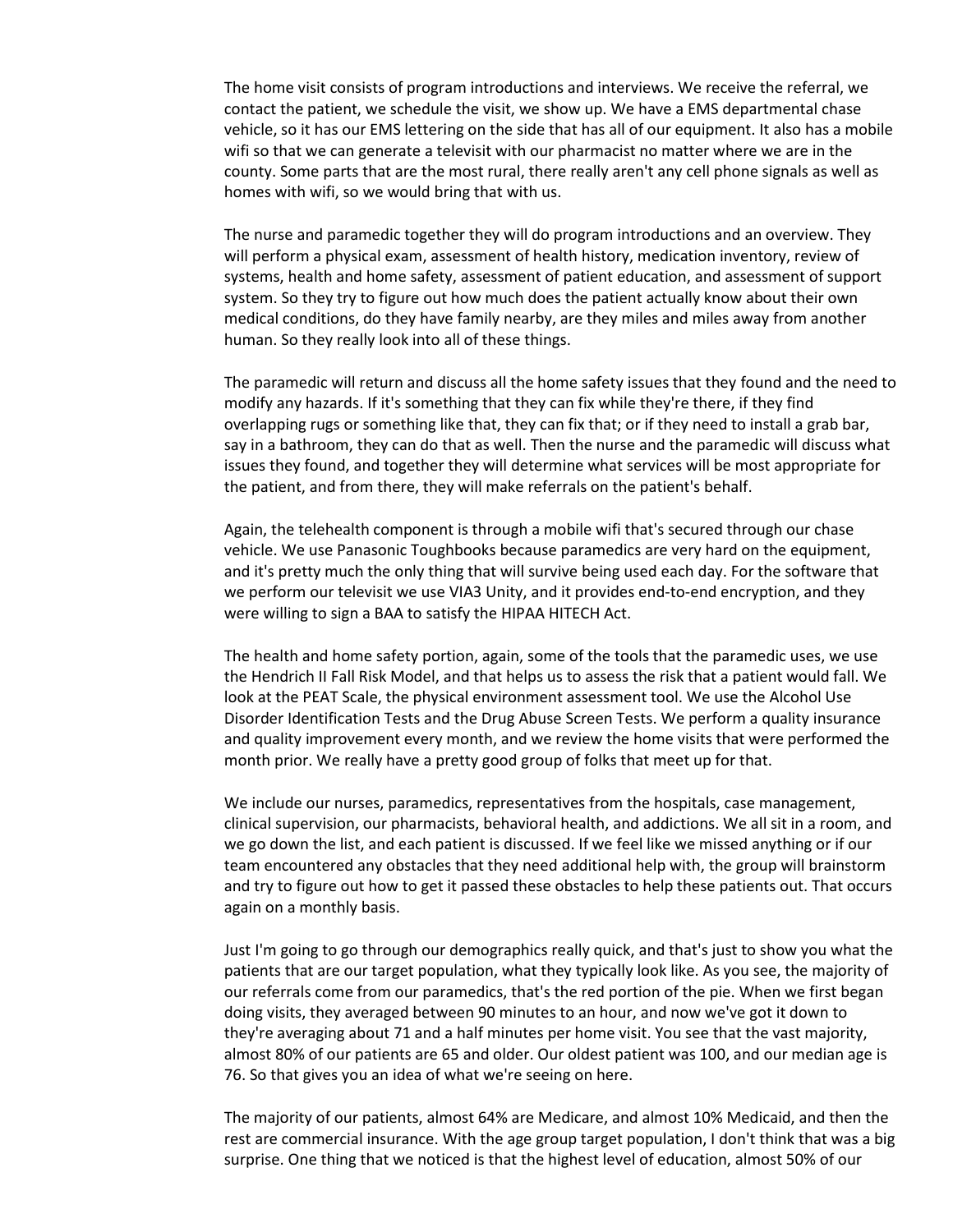patients, the highest level of education was a high school diploma or equivalent. Many are retired, but 21 to 22% are unable to work, and 2% are unemployed, so we do have a lot of folks that have some income issues here too.

Top ten diagnosis that we see with our patients, number one is hypertension. But one interesting thing here, if you look at the bar four bars from the left, you see that injuries from falls actually is high on the list of existing diagnosis that we see. This is from ICD-10 codes, but what that tells us is that our patient population has a lot of issues going on that are causing falls. When we looked into the data, that is what was accounting for a very large portion of their visits to the ER and 911 calls.

Average number of diagnosis per patient is almost five. Results from our medication inventory, almost 50% we found a problem with their medication inventory. Average number of medications per patient, nine. That's something that I find that's pretty impressive because it's hard enough to remember to take one medication every day let alone nine. A lot of these as you see, a majority of our folks are 65 and older and have up to five comorbidities on top of that, so that's one thing to consider.

Top ten linked services. The biggest thing that we link our patients with are safety-related referrals, whether that's off performing safety checks in the home and mitigating issues while we're there or referring out to housing, or for whatever reason it seems like safety is always a big service that a lot of these patients need. Average number of linked services per patient, seven. So while we're in the home, we're averaging seven referrals that we're making on the patient's behalf, which means that we're finding a lot of issues when we go in to do the home visits.

Again, the PEAT score, almost 33% are less than optimal. So a lot of our folks are living in pretty scary conditions. These are just some of the hazards that we've run into. One that I always like to point out is that we did find a 98-year-old woman who had an issue with her light socket. She plugged a light into an outlet and screwed a hook into the ceiling and dangled the light over her bathtub so that she can see while she was taking a bath. So that was pretty scary.

Our 911 reduction analysis, we do a pre-post analysis. So we look at one month pre versus postenrollment to our program, three month, six month, and 12 month. Here you can see for the vast majority that there are pretty significant reductions in use of 911 services by our patients post-enrollment to our program. All this data is taken from our health information exchange CRISP, which was a game-changer for us. They run all of the data analysis for us. We literally just input a panel of our patients, and we are able to pull up so many different reports, but my favorite report is the pre-post analysis.

You can see here that the average percent change in ED visits and in-patient visits, they track with each other. So at one month, three month, six month, and 12 month we're seeing pretty significant reduction in emergency department visit and in-patient visits for our patients. At one month, we're looking at 58% for ED visits and almost 67% for in-patient visits, so that's pretty significant.

As far as hospital costs, these numbers track along with the reduction of visits as well. But we're seeing it's one month post-enrollment, we're seeing almost 65% reduction ED cost and 66% reduction in in-patient cost. So you can see that as one, three, six, and 12 month as we get closer to 12 month, the numbers kind of creep back into almost baseline. That's something that we have had to address with our follow-up procedure. We've been watching the data for a while, and we've seen that this has been the trend for the past two fiscal years.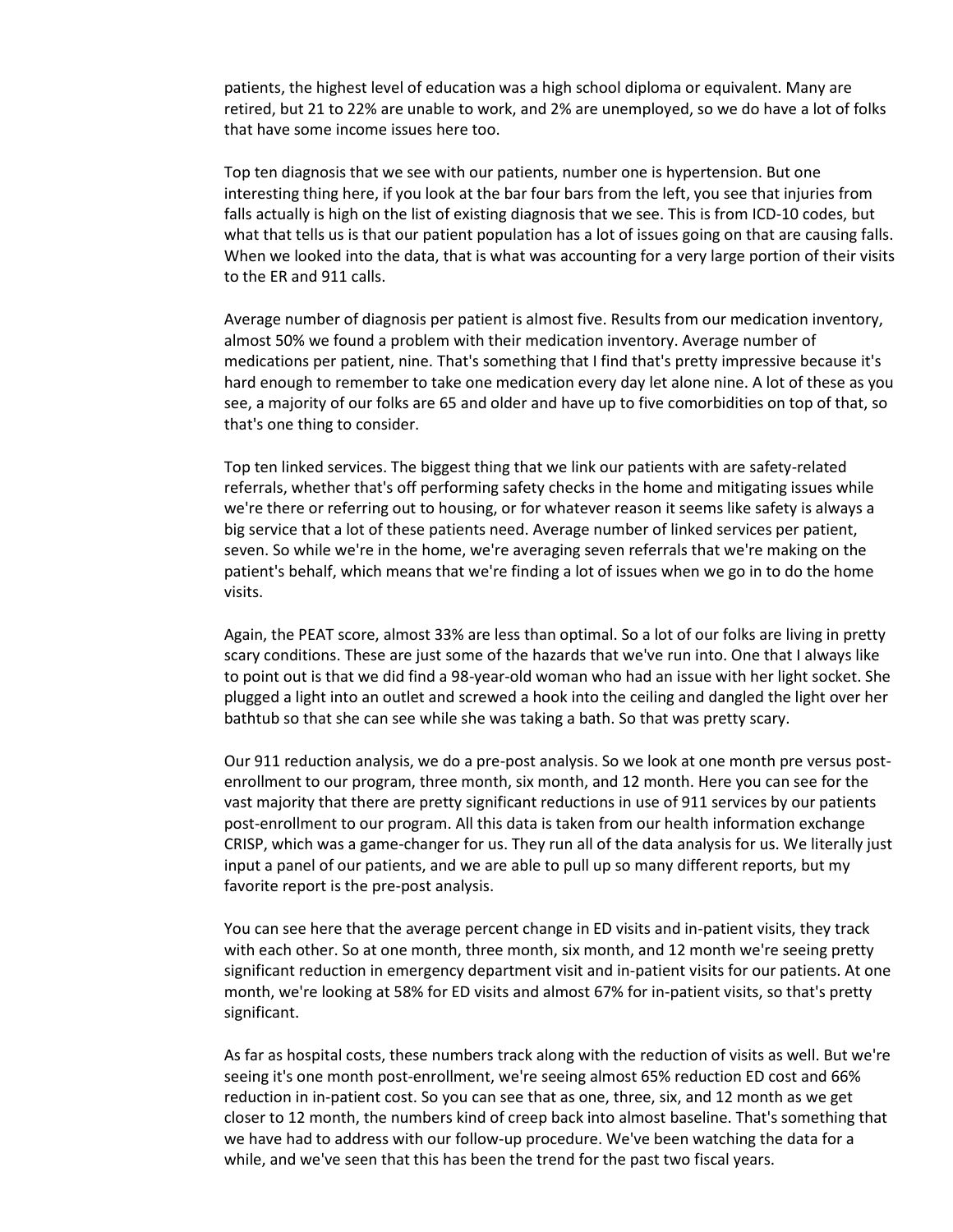So we realized that our follow-up procedure probably wasn't as robust as it should have been. We would perform a home visit, and then we would call the patient a few weeks later and check in, and then we would really just keep an eye on their HIE. If we received a notification that they went into the hospital, we would contact them and find out if we needed to come back out and check on them. We just realized that just wasn't good enough.

So we changed our follow-up procedure to be at three months after their initial home visit we do a telephonic phone call follow-up; at six months, we do an in-person follow-up that lasts about 90 minutes; at nine months, we do another telephonic follow-up; and then at 12 months we do a final home visit that lasts about 90 minutes, in-person home visit. That's when decide if the patient essentially graduates from the program or if we need to keep them on longer.

Our satisfaction survey we send out about three months after the visit. We give the patients time to go to all of their referred appointments and to receive the resources that we've referred them too. The vast majority of them said that they're better able to manage their personal health, that they felt the referrals were appropriate and useful, that they would recommend our program to others, and that the medication review was helpful. So a lot of our patients are pretty happy with the program.

Biggest challenges for us were communicating our findings to providers. In Queen Anne's County, we were finding that a lot of our providers use different PCRs, so we're having a difficult time finding ways to get the same information out to different providers. Some wanted the information faxed, some wanted it emailed, and some wanted it put into their PCRs, so that's always been an issue.

Early on, we had a lot of issues with patients declining visits. I think that's gotten better with time because we've learned how to really advertise our program better essentially, and we've been able to educate our hospital providers a little bit better so that they're able to pitch the program a little better too. Social isolation, mental health, financial sustainability, and medically complex patients, these are all the issues that we're faced with.

Advice for new programs. Stakeholder engagement, engage early and often. Get as many people in the room as you can. Build your team, this is important. Choose only team members that reflect the core values of the program. For us, we had to make sure that we were finding people who actually wanted to do this type of work because the majority of EMS providers like the adrenaline rush, they like fast-paced calls, and this is a significant change from that. We wanted to make sure that these were people that were going in that wanted to do the work.

Allowing the program to be fluid in this development. Don't make a decision and think that you're stuck with it. If you are picking up obstacles or facing new obstacles, don't be afraid to change your program to address those issues. For us, the future holds, we want to broaden our referral sources, we want to figure out how to better close the loop with the primary care physicians. We're still on the search for better financial sustainability, and we want to use our telehealth services more.

With that, I'll leave the last presentation for Dennis and Daphne Russel.

**Dennis Russell:** Hello, everyone. Thank you very much. We'll try to keep ours brief, but if anyone has any questions, please notify us at any time. We are brother and sister just to throw that out there for folks. United Ambulance some of the challenges really that we've had as we go through we'll talk about a little bit later. For our target population, typically underserved population, ED high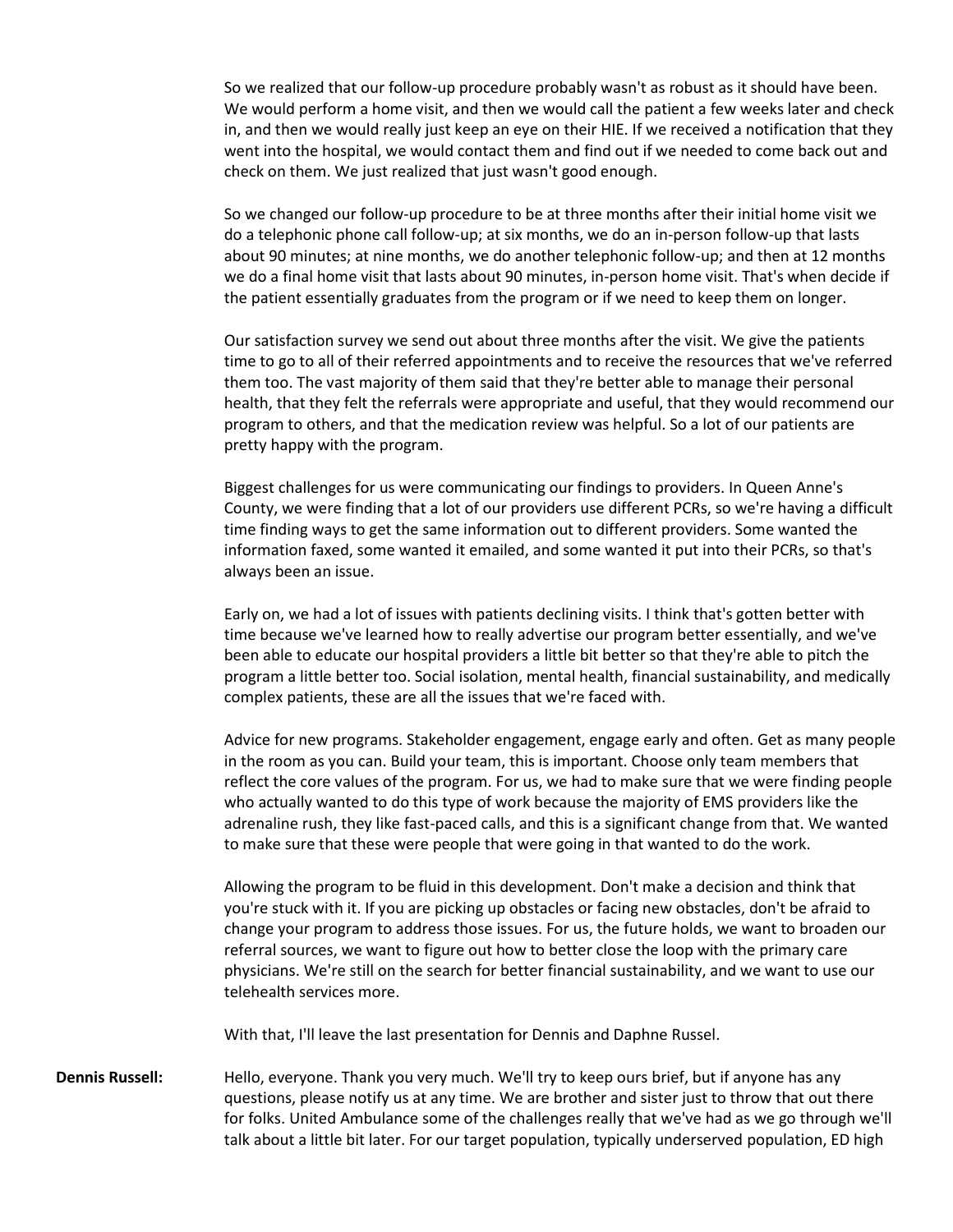utilizers. We have been doing a program with medication assisted treatments that's been started in the ED, and then helping to support that afterwards, and also asthma.

With our program, as we continue to grow and move forward, it really depends on the patients that we see; but everyone that we do see, we really emphasize on not duplicating services. So if there's home health, we typically really move towards referring back to them and having them take care of those patients if they do qualify for that.

Some of the other challenges, social determinants of healthcare to disparities and transportation. Like a lot of rural communities, transportation is a huge issue here in Maine. As we look at some of the various populations that we have in our local communities, there are some large challenges with social determinants of health and the healthcare disparities.

We do have a wonderful team. We have Medical Director Dr. Mike Wilcox is our Medical Director. We do have 1.5 FTEs dedicated to our Community Paramedicine Program, which we've been doing since 2013 in our state. One of our .5 is an advanced EMT, and we do have a paramedic that is full-time dedicated towards this as well as some other folks that help to contribute. Consulting pharmacist has helped with various education on MAT, medicationassisted treatment, and some of the other projects that we've been doing with asthma and those type of things.

Some of the services, Daphne will go over that.

**Daphne Russell:** I will say the referral process is different here and has developed since we first started in 2013 over time. The term referral here in Main is really a signed document either by the ED physician referring to our program or the primary care. So here it's really request for services.

> So I'd say request for services can come from EMS whether they're on scene with that individual, we can either clear them from that call, take over, or do follow-up as far as if it's a frequent person who is having multiple falls. Relaying the information back to the primary care, whether we see them or not, is really vital.

> We have a Meals on Wheels with our agency local. It could come in from them, it could come in from their primary care directly, the ED, many different agencies in which that may come through. But then again, seeking out the referral from the primary care or the ED doctor recognizing that we have a huge population that may not have a primary care. So how can the community paramedic go into the home and connect them with a primary care whether it's to overcome the barriers of transportation or health literacy or that sort of thing.

I feel like the services here I feel like we offer a lot more. Sometimes it is that social component but it's really looking at those barriers, the health determinants. There's time somebody is discharged from the hospital with CHF and they're going home after being in the hospital to no food. I work with the local food pantries, for instance, and get them a box of emergency food for when they go home. So sometimes that's how I get my foot in the door.

So addressing those things before I can even get to the medical component is really, really huge as far as our everyday process with these individuals. We offer the home inspection safety check, we review medications and do a med reconciliation, and that's the number one reason why people are referred. We see people come in and out of the program, it's really based upon their care plan. The community paramedic alongside their primary care, and recognizing how often does this person need to be seen.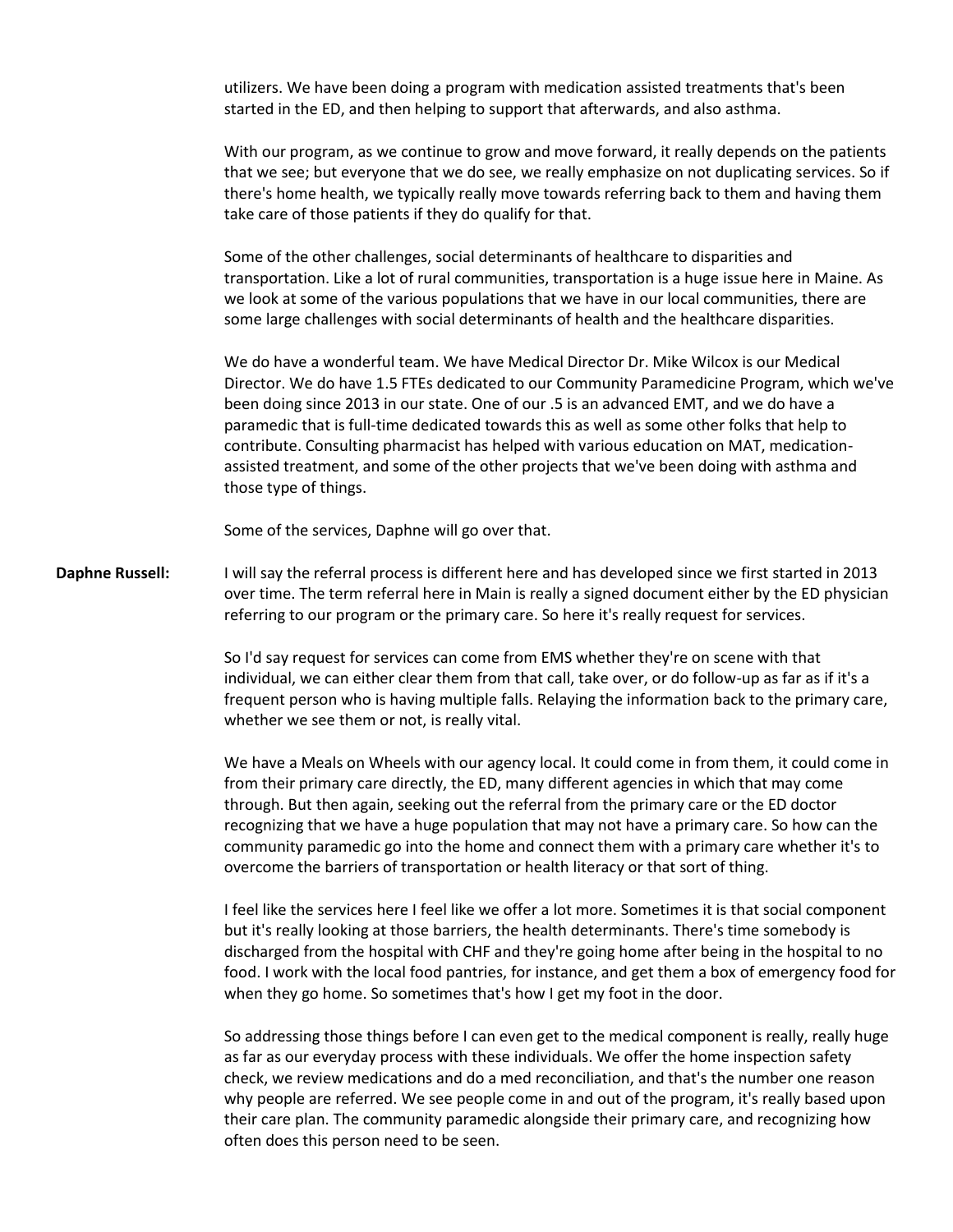There's some people I see monthly, some daily, some once a week, or bi-weekly, so every individual is different. We hope to graduate them, however, we recognize that we have a huge population that will come in and out as well as people that have been in there for well over a year, almost two years. So we also look at and do the fall risk assessments, review the medications. Sometimes it's simple as far as what we are trying to get them or get them to a point where they can better take care of themselves in the home.

So looking at maybe weight checks with CHF, but those big one, and educating them on how to better take care of themselves and their chronic disease. Sometimes on a very, very simple level, and meeting them in the home is a whole different social aspect and being on their level. Wellbeing checks, influenza vaccinations, which we think will be on the up rise obviously this year; wound care, health screenings, vital sign checks.

However, again, the primary care could call us that day and be like, "Hey, can you go see this person and check them out," so we really have a good connection with the majority of our primary care and that they'll really alter change medications based upon our findings or really connect them with the resources that they need. Again, with the referrals and I should have mentioned, we have a great working relationship with home health in that they refer to us, and sometimes it's vice versa, so how can we help them.

I had a patient that transitioned from us into palliative care, but really went into hospice before the palliative care nurse could even get there to assess. So it's really working closely with them, and we find ourselves being that gap for those individuals. There's a huge population that because of bed bugs or maybe other things going in the home, the home health may refuse, so we find ourselves getting those individuals as well.

**Dennis Russell:** Some of the key outcomes, results, successes, those types of things for our program, we've really honed in on asthma over the past couple of years. We've worked with Maine CDC on our in-home asthma program. We've actually done some education, Daphne's gone on and got her Asthma Certified In-Home Educator Certification, and that's really had been a mainstay. That's the one program that initially we really worked with primarily 18 years and older.

> When we started looking at asthma and some of the asthma rates in our local community, we actually really started to take on some of the pediatric patients as well and started working with them with the asthma program. We continue to do asthma, but as that grant has morphed, we see where that's gone. The other piece also with ED utilizers, high utilizer so to speak, we've worked with our local emergency rooms and really tried to help connect them with various resources.

> What we have found that a lot of times in our populations, folks typically will use the ED as their primary care. Obviously, not cost-effective and those types of things, so we help to really connect our patients to primary care physicians. Initially, we'll get the referral from the emergency room physician and help link them up with a primary care, and then if any other further services are needed, then we help to link to the local resources really with the guidance of their primary care that we set them up with.

> Medication-assisted treatment is one of the newer ones. We're actually doing that out in Bridgton, working directly with some of the ED physicians as they start prescribing Suboxone to patients and transitioning them into home and then into the local community programs. So it's really that initial going to the ED starting the medication that our community paramedics are typically going out doing a COWS assessment, seeing how they're doing, making sure that the patient is going to follow up with the local resources.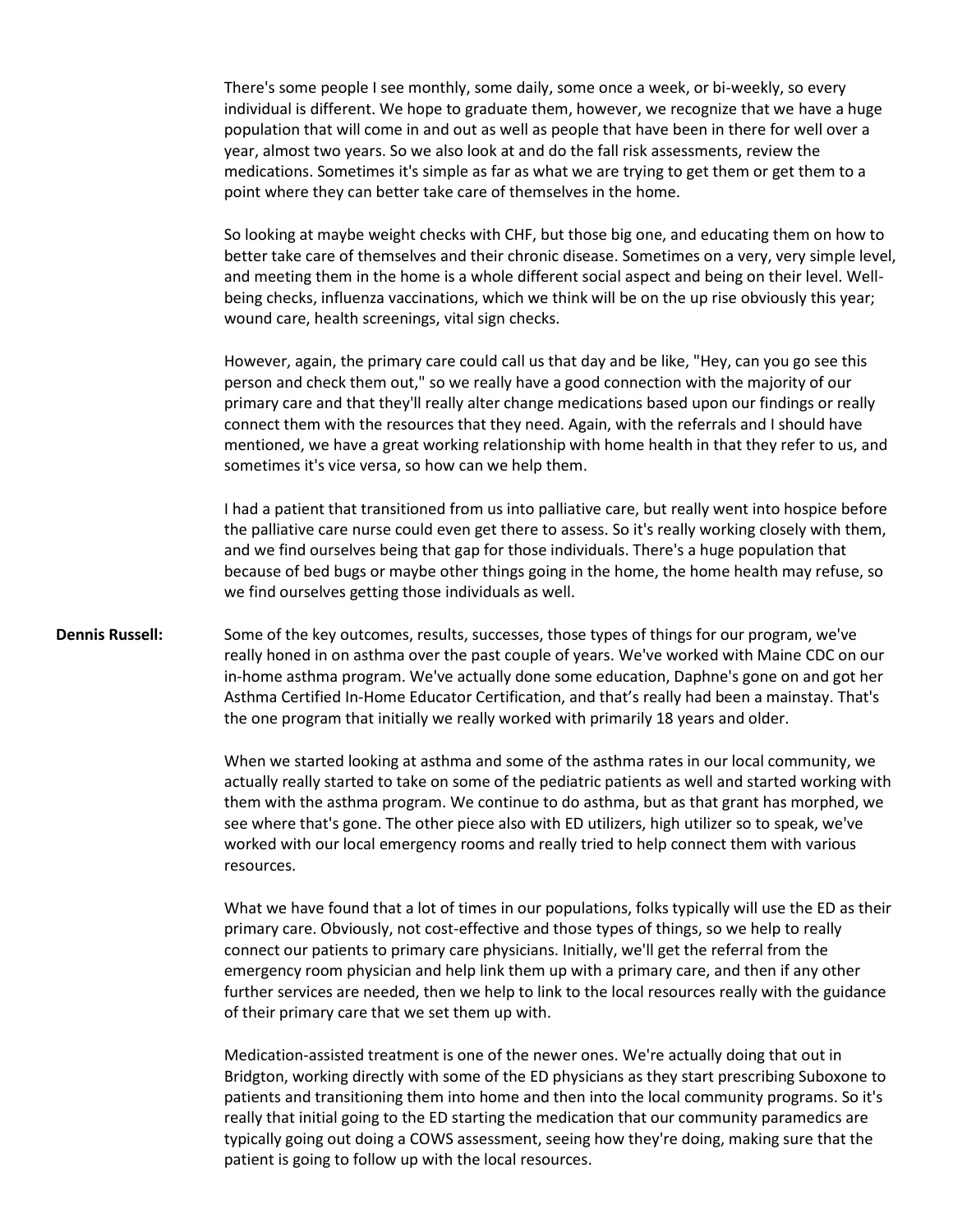We'll go out a few days during that transitional time as they get into outpatient therapy or whatever they've been referred to. So it's that helping, again, really hitting that gap between the initial being seen in the emergency room and going through working with the prescribing clinician typically as far as what they've prescribed for the patient for in-home medication. If depending on that COWS assessment, depending on our medical assessment of that patient and direct communication with the physician, then they can change that prescription if needed.

That's one that we've really just started up in the past year, so we're still working through some of the obvious things with starting up a program. Some special considerations, and again, I think the overarching theme is transportation. In rural communities like ours, like I think everyone you've seen today, transportation is an issue. That's where I think community paramedicine, mobile integrated health programs can definitely help fill some of those gaps.

Access to healthcare services. Some of our populations that we service are very small, local communities that don't have a lot of resources, and then how do they gain that access. The education piece, we actually have patients, quite a large number of patients who are illiterate, who haven't completed school, who have those challenges, and especially their healthcare literacy is very low. So that's where we definitely try to help augment that with them and help them navigate the healthcare system.

Some of the challenges that we've seen with providing services our state was one of the very first states to really put forward community paramedicine and enabling the pilot program. In Maine, we really stick to our scope of practice as EMS providers, as paramedics, as AEMTs, and EMTs. Community paramedicine still really lives within that scope of practice that's been developed by the state, which can limit, but also really delineates where we go and what we do.

Over the past couple of years working with Maine, it's exciting that all community paramedicine programs across the state, which are about 17 or so now, all are putting their information into the state system where hopefully we can really start looking at some interesting numbers with data and what we're doing and how we're doing it. Resources have always been an issue and our biggest problem across the state of Maine, and definitely with our program it's funding and that sustainability of funding.

We're co-owned by two hospitals who have been extremely supportive. We've been very fortunate with grants and local partners, local mental health partners, and various folks to really help keep our program going, which we've been doing since 2013, but it continues to be lot of work with that. We've also talked to our local MaineCare or our local Medicaid, and eventually talking about how we can work that into the state system.

Successes. Again, honestly, Daphne and Dori, our paramedic and our AEMT are a huge part of the success. Community paramedics can make or break a program, and making sure that you select the appropriate personnel is impeccable for any program. They really are the face of what you do and how you do it, and what they do is monumental to your program. So personnel, and making sure you have the right personnel is absolutely critical. Not everybody should be a community paramedic, but there are some truly amazing folks out there that would be amazing providers as well.

Grant successes, we have been working closely with Maine CDC, various departments within Maine CDC. Tri-County Mental Health has been an amazing supporter over the years and helped us get grants. We've also had some local grants with our local hospitals moving towards that as well.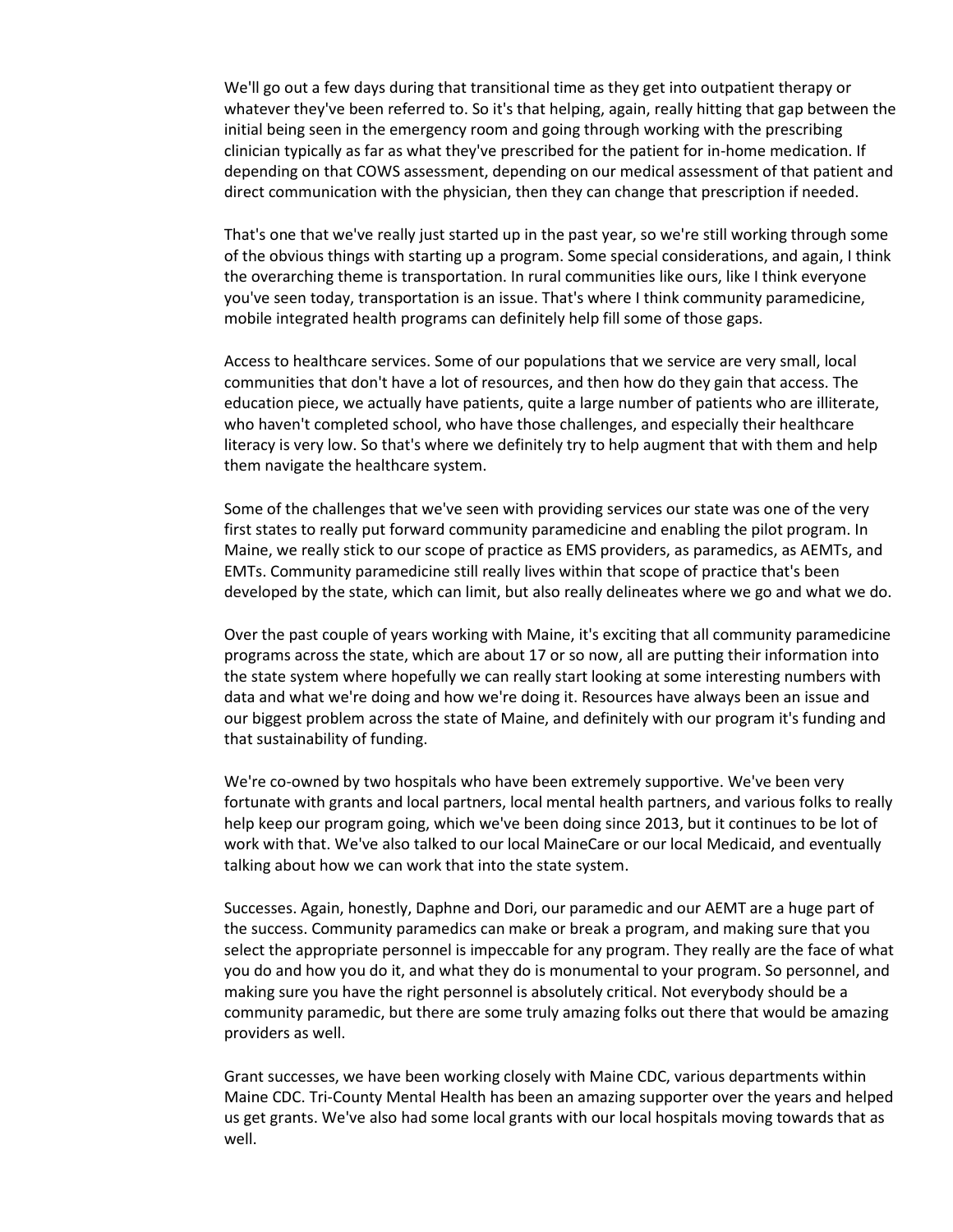|                        | Strengths, again, we're inclusive for all patients. We do not overlap services whenever possible<br>unless directly asked to help with certain services. So if they have home health, we make sure<br>that we augment with them, and we would not duplicate with services. Sometimes they'll refer<br>to us, sometimes we'll refer to them, as we've already talked about.                                                 |
|------------------------|----------------------------------------------------------------------------------------------------------------------------------------------------------------------------------------------------------------------------------------------------------------------------------------------------------------------------------------------------------------------------------------------------------------------------|
|                        | Access to healthcare information, we actually are fortunate enough that we have a direct access<br>with our two local hospitals that our community paramedics can go in and review<br>documentation. They can actually provide documentation within the local healthcare systems.<br>We also do have a statewide data collection here in Maine that we have access to as well, so<br>that has been huge.                   |
|                        | The next steps really I think as a state one of the big things that we didn't do initially that we<br>really need to really start looking at is data collection and looking at what we're doing across the<br>state, across programs, how we're doing it, and what services that we are providing and how<br>that impacts our local communities.                                                                           |
|                        | Funding I think is a theme that you'll see across states, but that's also sustainable funding, and<br>that will come later on with some of the reimbursement, and when CMS eventually recognizes<br>would be a huge impact. ET3 we all hoped would be the initial, but that's very different than<br>community paramedicine and those types of services. Other than that, I'll throw it back to the<br>group.              |
| <b>Kristine Sande:</b> | All right. Thank you so much. It does look like we are well over our allocated hour, but if our<br>presenters are able to stay on for a few minutes and answer some questions, we maybe could<br>take one or two if folks have those. At the bottom of your screen, you'll see a Q&A icon, and you<br>can click on that button and enter your questions if you have some.                                                  |
|                        | I'd like to just take this opportunity to say thank you to all of our presenters today. This<br>information was just fantastic and just really good examples of what can be done with<br>community paramedicine and mobile integrated healthcare. So thank you so much. There is a<br>question, have the Russell's had any success with Anthem Blue Cross Blue Shield in Maine with<br>funding for community paramedicine? |
| <b>Dennis Russell:</b> | We have explored that. We are one of the states that they actually will do that. In order to<br>participate with Blue Cross Blue Shield, you have to be contracted with them for that. We've<br>explored it a little bit, but with the grant funding and other resources that we've had, we<br>haven't had to really go down that path.                                                                                    |
|                        | With that, there also within our local communities looking at the population of that provider, it<br>wouldn't make as much impact for us. So we've explored it, we've talked with them, we've gone<br>down that a little ways, but we really haven't gone heavy into the reimbursement realm with<br>that.                                                                                                                 |
| <b>Kristine Sande:</b> | All right. Next question is how many visits per client do you average?                                                                                                                                                                                                                                                                                                                                                     |
| <b>Dennis Russell:</b> | Is that for everyone or for?                                                                                                                                                                                                                                                                                                                                                                                               |
| <b>Kristine Sande:</b> | Yeah, whoever wants to take it I think.                                                                                                                                                                                                                                                                                                                                                                                    |
| <b>Dennis Russell:</b> | I can talk real quickly here, but definitely let others. I would say our average per client would<br>probably be right around 10 or so for most patients who are in longer-term. Typically, we'll go                                                                                                                                                                                                                       |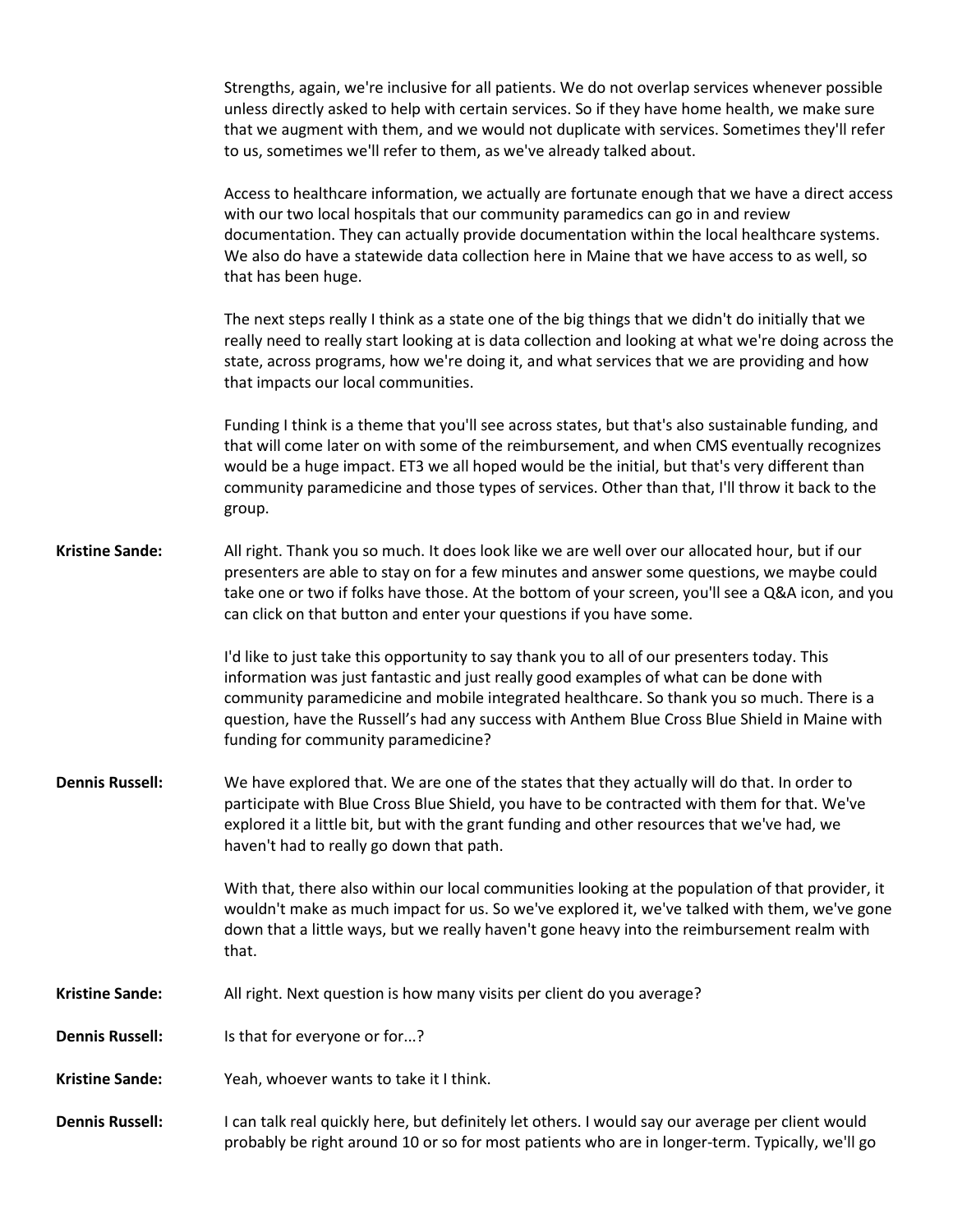each week, and then we'll take and ween off as far as what we're doing and that type of stuff. We do find that sometimes we have a little bit more. But I'll let the others answer that as well. **Jared Smith:** Yeah. For us in Queen Anne's, we do our initial visit, and then we do a telephone follow-up at three months; another home visit at six months; another telephone follow-up at nine months; and then at 12 months again, we do an in-person visit. I think I saw another question that said about the ED visits one month through 12 months in Maryland showed tremendous impact at one month and far less at 12. Well, I think that's because for the majority of our program, our follow-up procedure wasn't very robust. So we weren't encouraging our patients to stay on track with the goals that we set with them, so I think they were falling back into old habits after about the six month period. So what we've been seeing with this, we've had one full solid year of our new follow-up procedure, and we're seeing that the data's not returning to baseline at 12 months like it was in previous years. So I think that we figured out that you really have to encourage these patients a lot and really stick with them and make sure that they're sticking to the goals that you set with them. That was the biggest thing that we found. **Kristine Sande:** All right, thank you. Another question is what are the different roles between a paramedic and an advanced paramedic? **Dennis Russell:** We have both. Typically, their roles are their licensure here in the state of Maine. So again, we don't change our scope of practice for community paramedicine, we're just doing it in a different place. Our paramedic would be able to do any of the roles a paramedic would be able to do in the field just as a community paramedic. AEMT would be the same. Maine does go a little bit differently than some of the National Registry, so our AEMTs can monitor heart rhythms, acquire 12-leads, and do different things like that. But typically, it's within their scope of practice. We are a general practice community paramedicine, which means that here in our state, each one of our providers, whether or not it's a community paramedic that's a paramedic or one that's an AEMT go through a national curriculum either through Hennepin, or we've developed a national program with a bunch of different partners based off the national curriculum. Again, it's the same scope of practice that we have for the state of Maine. **Kristine Sande:** All right, thank you. For the Maine and Nevada programs, what role does your AEMT play? **Matthew Walker:** This is Matt. In Nevada, our advanced EMT really does it all. He's the one that sets up the appointments, goes out and does the visit, brings back the information. He talks with the physicians here. Then we did have a nurse that was a liaison if there was more help needed. Then, of course, he follows the guidelines, the protocols, and doesn't go outside of his scope. If something's needed outside of the scope, then clearly it comes back to our physician or nurse at that point. **Dennis Russell:** I would say that here in Maine, it's the same thing as well. Our AEMT will schedule her appointments, she'll go out, she'll do everything within her scope of practice, and she'll have her own patients that she follows up with. So really doing the same thing. It would only change depending if there was a certain medication or certain skill that was outside of her scope, but primarily, they actually work together in tandem. When one takes vacation, the other will take the other clients and patients and go through that process.